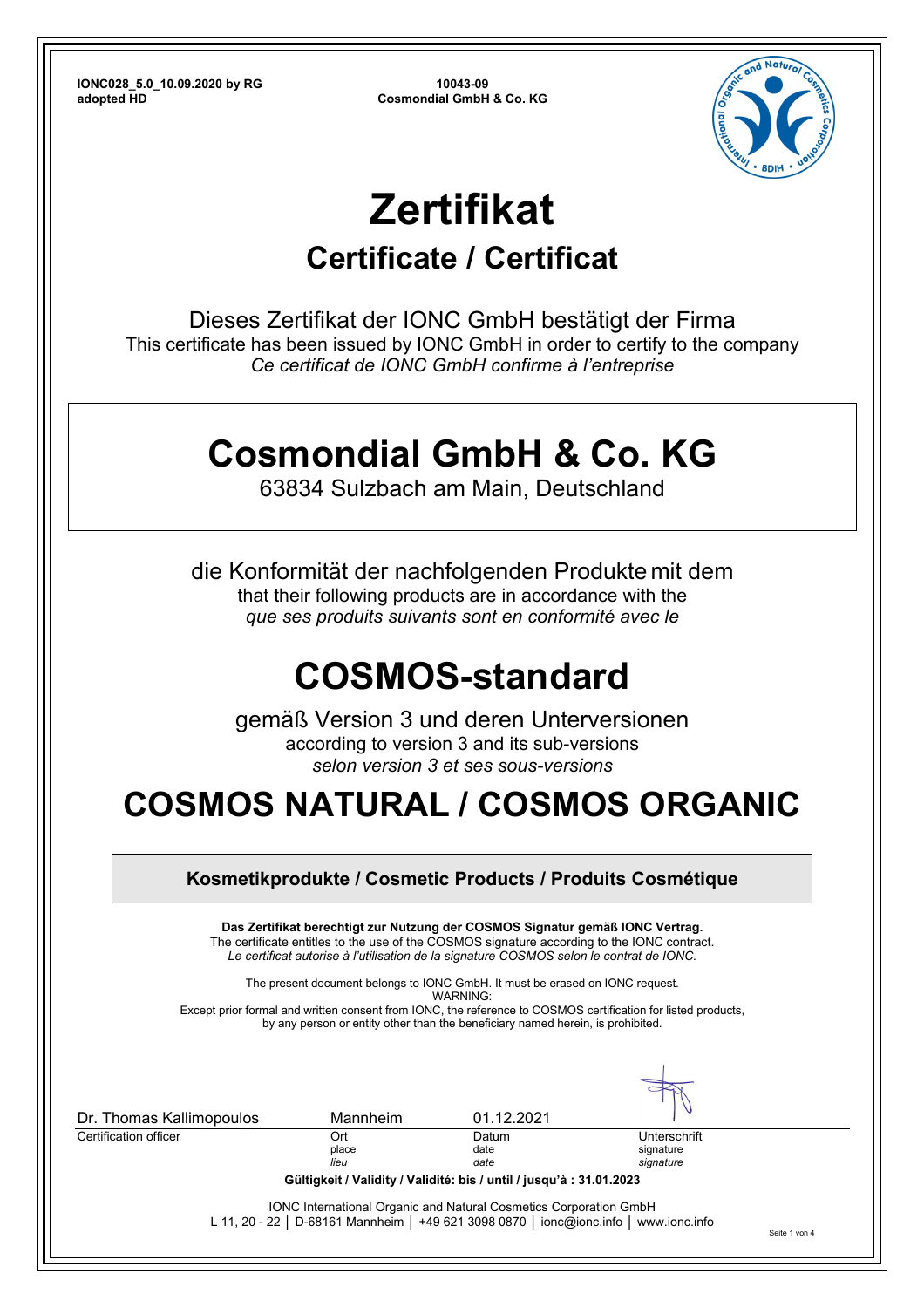

|                                                   |                      | <b>Certification level: COSMOS ORGANIC</b>                                            |                                        |                      |
|---------------------------------------------------|----------------------|---------------------------------------------------------------------------------------|----------------------------------------|----------------------|
|                                                   |                      |                                                                                       |                                        |                      |
|                                                   |                      | Markenname / Brand name                                                               |                                        |                      |
|                                                   |                      | <b>Benecos natural care</b>                                                           |                                        |                      |
| Produktname / product name                        |                      |                                                                                       |                                        | <b>Granting date</b> |
| Body Lotion winterdream                           |                      |                                                                                       |                                        | 01.12.2021           |
| Showergel winterdream                             |                      |                                                                                       |                                        | 01.12.2021           |
| Winter Edition Ciao Cacao - Natural Hand Cream    |                      |                                                                                       |                                        | 01.12.2021           |
| Winter Edition Ciao Cacao - Natural Shower Gel    |                      |                                                                                       |                                        | 01.12.2021           |
|                                                   |                      | Markenname / Brand name                                                               |                                        |                      |
|                                                   |                      | Benecos for men only                                                                  |                                        |                      |
| Produktname / product name                        |                      |                                                                                       |                                        | <b>Granting date</b> |
| <b>Beard Oil</b>                                  |                      |                                                                                       |                                        | 01.12.2021           |
| Body Wash 3 in 1                                  |                      |                                                                                       |                                        | 01.12.2021           |
| Deo Spray                                         |                      |                                                                                       |                                        | 01.12.2021           |
| Face & After-Shave Balm 2 in 1                    |                      |                                                                                       |                                        | 01.12.2021           |
| <b>Shaving Cream</b>                              |                      |                                                                                       |                                        | 01.12.2021           |
|                                                   |                      | Markenname / Brand name                                                               |                                        |                      |
|                                                   |                      | <b>Benecos natural beauty</b>                                                         |                                        |                      |
| Produktname / product name                        |                      |                                                                                       |                                        | <b>Granting date</b> |
| Natural Cover Stick beige                         |                      |                                                                                       |                                        | 01.12.2021           |
| Natural Cover Stick vanilla                       |                      |                                                                                       |                                        | 01.12.2021           |
| Natural Eyebrow Gel ash brown                     |                      |                                                                                       |                                        | 01.12.2021           |
| Natural Eyebrow Gel brunette                      |                      |                                                                                       |                                        | 01.12.2021           |
| Natural Eyebrow Gel clear                         |                      |                                                                                       |                                        | 01.12.2021           |
| Natural Face Primer anti-redness                  |                      |                                                                                       |                                        | 01.12.2021           |
| Natural Face Primer hydrating                     |                      |                                                                                       |                                        | 01.12.2021           |
| Natural Face Primer illuminating                  |                      |                                                                                       |                                        | 01.12.2021           |
| Natural Foundation Stick ivory                    |                      |                                                                                       |                                        | 01.12.2021           |
| <b>Natural Foundation Stick sand</b>              |                      |                                                                                       |                                        | 01.12.2021           |
| <b>Natural Foundation Stick tan</b>               |                      |                                                                                       |                                        | 01.12.2021           |
| Natural Fun Size Mascara black onyx               |                      |                                                                                       |                                        | 01.12.2021           |
| Natural Kajal Anthracite                          |                      |                                                                                       |                                        | 01.12.2021           |
| Natural Matte Liquid Lipstick bloody berry        |                      |                                                                                       |                                        | 01.12.2021           |
| Natural Matte Liquid Lipstick coral kiss          |                      |                                                                                       |                                        | 01.12.2021           |
| Natural Matte Liquid Lipstick desert rose         |                      |                                                                                       |                                        | 01.12.2021           |
| Natural Matte Liquid Lipstick rosewood romance    |                      |                                                                                       |                                        | 01.12.2021           |
| Natural Matte Liquid Lipstick trust in rust       |                      |                                                                                       |                                        | 01.12.2021           |
| Natural Refill Blush berry please                 |                      |                                                                                       |                                        | 01.12.2021           |
| Natural Refill Blush peach please                 |                      |                                                                                       |                                        | 01.12.2021           |
| Natural Refill Blush rose please                  |                      |                                                                                       |                                        | 01.12.2021           |
| Natural Refill Bronzer beach please               |                      |                                                                                       |                                        | 01.12.2021           |
|                                                   |                      |                                                                                       |                                        |                      |
| Dr. Thomas Kallimopoulos<br>Certification officer | Mannheim             | 01.12.2021                                                                            |                                        |                      |
|                                                   | Ort<br>place<br>lieu | Datum<br>date<br>date                                                                 | Unterschrift<br>signature<br>signature |                      |
|                                                   |                      | Gültigkeit / Validity / Validité: bis / until / jusqu'à : 31.01.2023                  |                                        |                      |
|                                                   |                      | IONC International Organic and Natural Cosmetics Corporation GmbH                     |                                        |                      |
|                                                   |                      | L 11, 20 - 22   D-68161 Mannheim   +49 621 3098 0870   ionc@ionc.info   www.ionc.info |                                        | Seite 2 von 4        |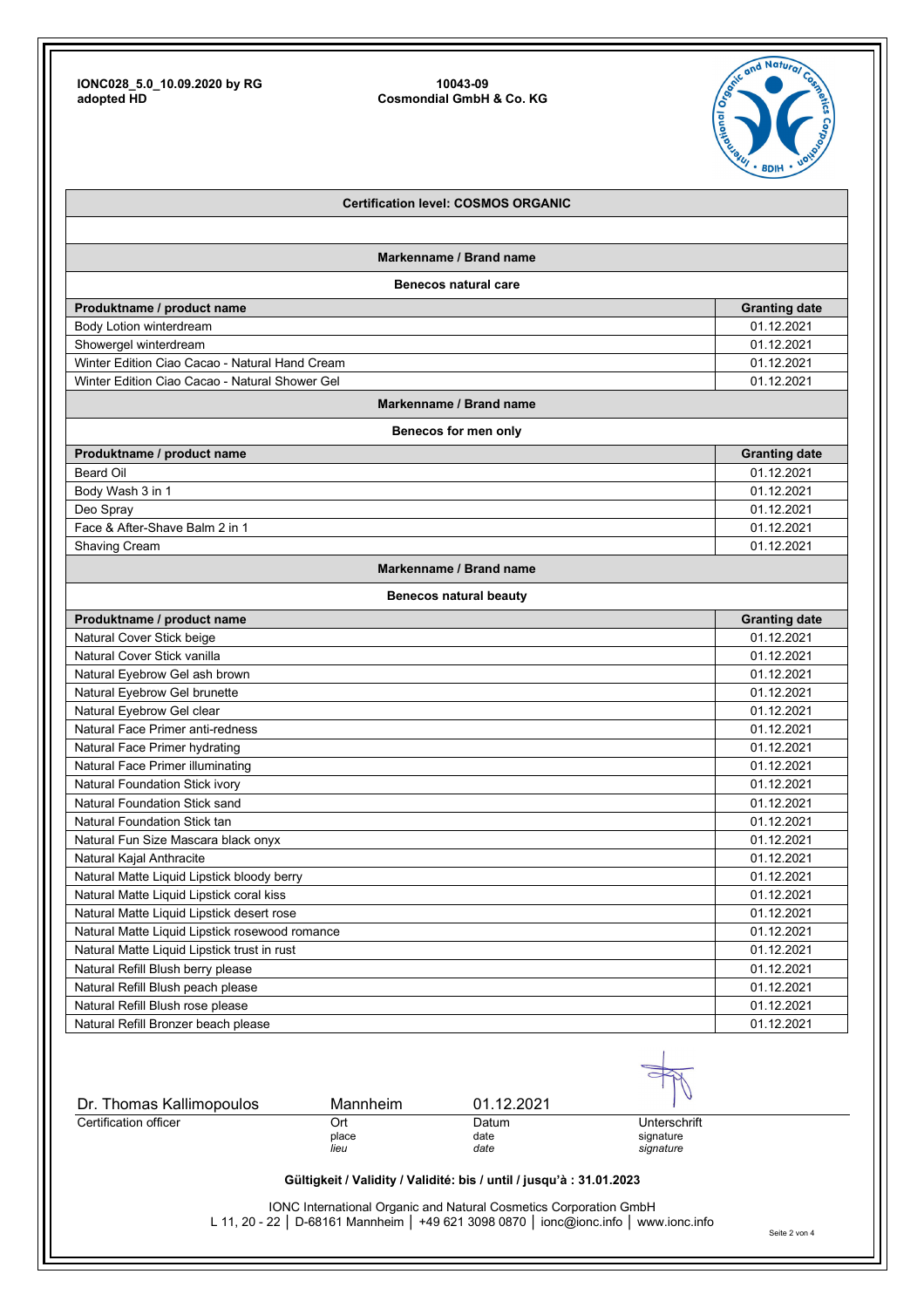

### **Certification level: COSMOS ORGANIC**

**Markenname / Brand name** 

**Benecos natural beauty** 

| Produktname / product name                   | <b>Granting date</b> |
|----------------------------------------------|----------------------|
| Natural Refill Bronzer tan please            | 01.12.2021           |
| Natural Refill Compact Powder cold beige 01  | 01.12.2021           |
| Natural Refill Compact Powder cold rose 03   | 01.12.2021           |
| Natural Refill Compact Powder warm desert 04 | 01.12.2021           |
| Natural Refill Compact Powder warm sand 02   | 01.12.2021           |
| Natural Refill Contouring Powder ash contour | 01.12.2021           |
| Natural Refill Eyeshadow back to black       | 01.12.2021           |
| Natural Refill Eyeshadow ballerina glam      | 01.12.2021           |
| Natural Refill Eyeshadow blue galaxy         | 01.12.2021           |
| Natural Refill Eyeshadow cinnamon crush      | 01.12.2021           |
| Natural Refill Eyeshadow greenish mermaid    | 01.12.2021           |
| Natural Refill Eyeshadow lilac light         | 01.12.2021           |
| Natural Refill Eyeshadow muddy olive         | 01.12.2021           |
| Natural Refill Eyeshadow ocean eyes          | 01.12.2021           |
| Natural Refill Eyeshadow prismatic pink      | 01.12.2021           |
| Natural Refill Eyeshadow rusty copper        | 01.12.2021           |
| Natural Refill Eyeshadow very woody          | 01.12.2021           |
| Natural Refill Eyeshadow whipped cream       | 01.12.2021           |
| Natural Refill Highlighter gold dust         | 01.12.2021           |
| Natural Refill Highlighter shooting star     | 01.12.2021           |
| Natural Rice Lip Scrub                       | 01.12.2021           |
| Soft Natural Nail Polish Remover             | 01.12.2021           |

| Dr. Thomas Kallimopoulos | Mannheim | 01.12.2021 |              |
|--------------------------|----------|------------|--------------|
| Certification officer    | Ort      | Datum      | Unterschrift |
|                          | place    | date       | signature    |
|                          | lieu     | date       | signature    |

**Gültigkeit / Validity / Validité: bis / until / jusqu'à : 31.01.2023**

IONC International Organic and Natural Cosmetics Corporation GmbH L 11, 20 - 22 │ D-68161 Mannheim │ +49 621 3098 0870 │ ionc@ionc.info │ www.ionc.info Seite 3 von 4

 $\mathcal{A}$